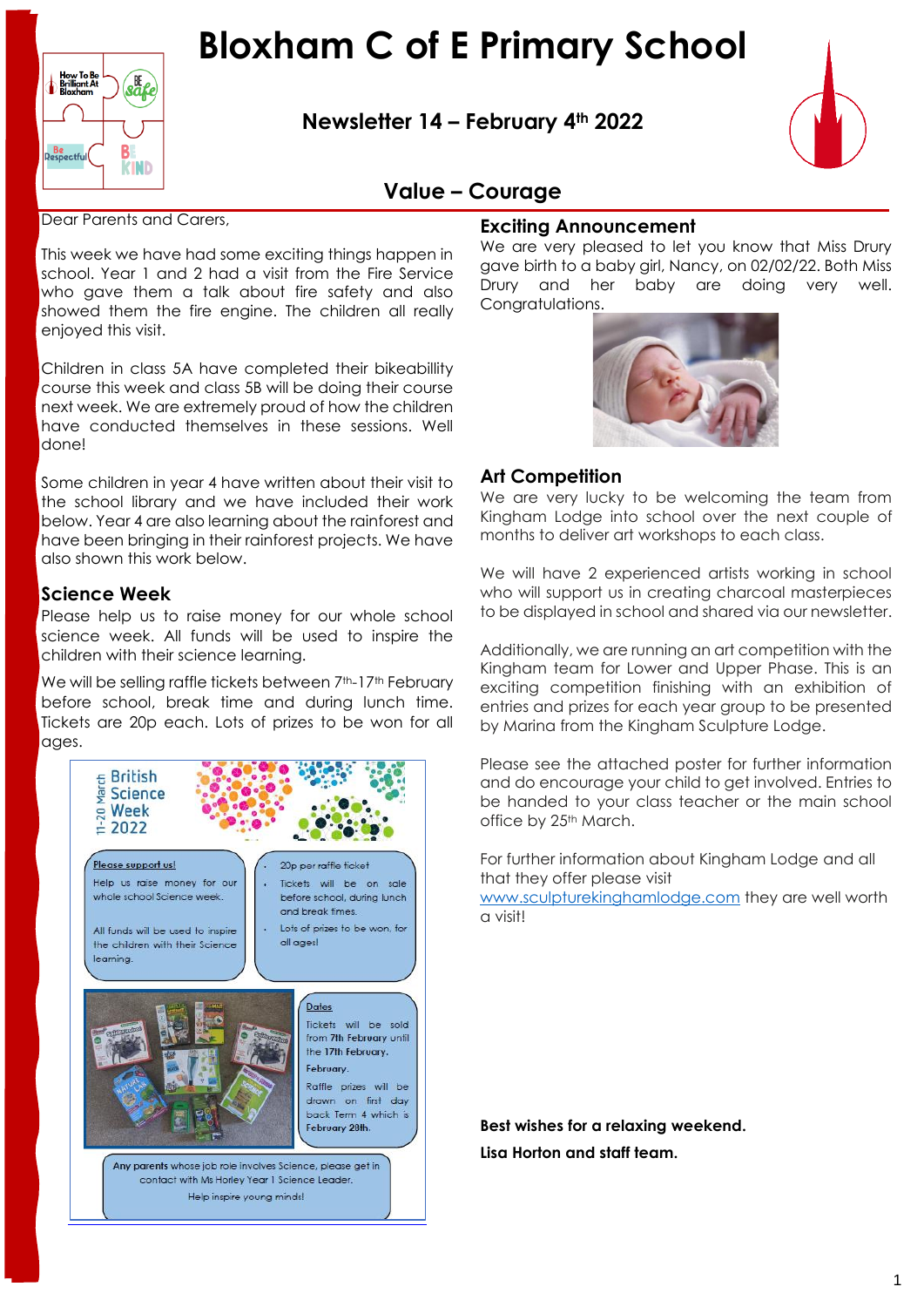**Newsletter 14 – February 4th 2022**

How To Be<br>Brilliant At<br>Bloxham

**Be**<br>Respectful

 $\sqrt{\frac{8}{3}}$ 

B

**KIND** 



**Value – Courage**



A child in Foundation Stage brought their fabulous work in to school. This was retelling the story of Grandad's Island. We are extremely proud of how well all our younger children retold the story.

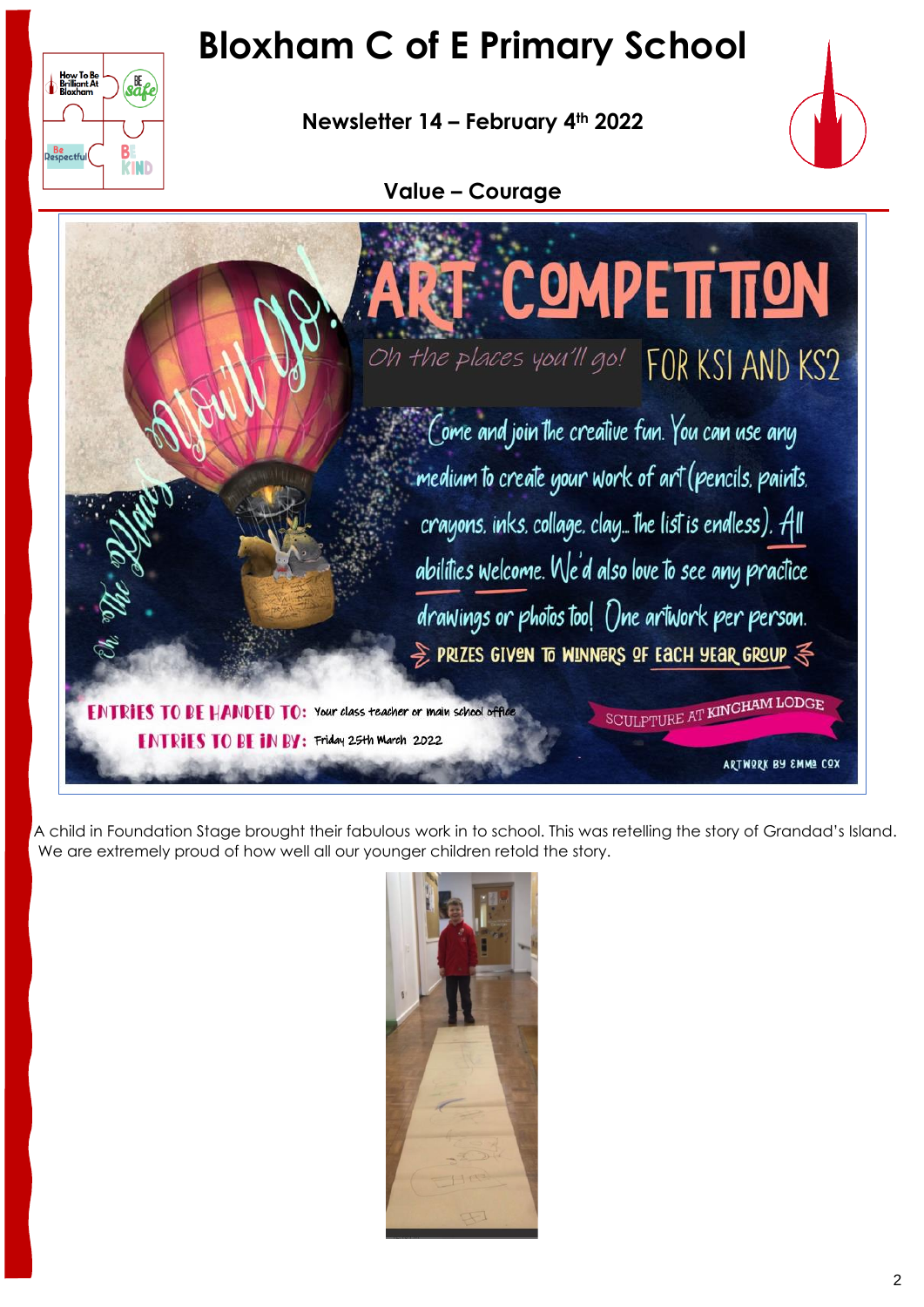**Newsletter 14 – February 4th 2022**



### **Value – Courage**

 **Year 4 Library Visit**

B

**KIND** 

safe

How To Be<br>Brilliant At

**Be**<br>Respectful

My book was TOM GATES Dog zomBIES Kale Cor now? I Like my book from the Libary Its Realy good and the Liberry has a tun of books from deprent artists needy food and My book looks like this I really like this book because my brother has lots of TOM GATES and he enjoys them So do I. They are really juriny and have lots of detaild pictures that someting can make you longh he has The Libory has lots of books by lots of outlers and this book is by Liz Pidope I am glad the Liberty was been opened of so everyone con évigoy a diggrant book And when I went to the Libery I couldn't<br>wate to get a besk there. wery week. I think all my libory books ore going to be by Liz Pichon. I hope that did nanger then myself will get If he Libery has loads of books from differt And I's got the most warmest and most congalled authors like a David wallians and end<br>Guined Guined blyton and they have wonderful State and quite phace in the lithole schools that your cion read peacefully. books and I pioked also are the seperty Curse. And I was so exaited to yo to the Libery I welent And bealized patring on the wall. And sell the books have brilliant story's and picture's and I Love thou detailed the picture are. And there loads of disgress conters whiteh brings out the seen.